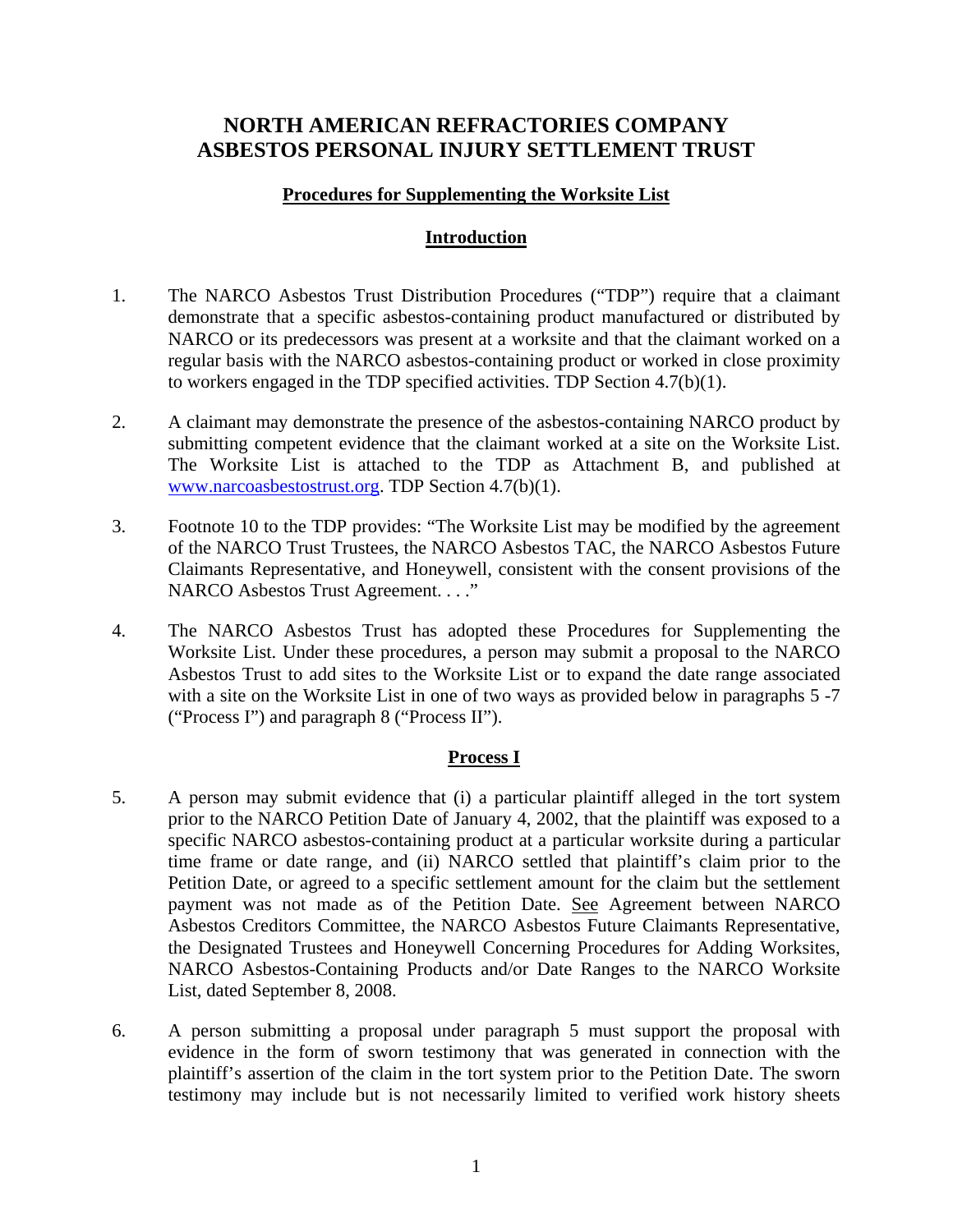alleging exposure to a NARCO asbestos-containing product at a particular worksite, plaintiff affidavits, complaints, deposition transcripts or verified interrogatory responses that contain details regarding the plaintiff's allegation of exposure to a NARCO asbestoscontaining product at a particular worksite. Sworn co-worker testimony in the form of deposition transcripts or affidavits may also be submitted to supplement the plaintiff's information where necessary. Social Security records will suffice to establish employment, but additional evidence is required to show both exposure at the worksite at issue and the plaintiff's pre-Petition Date settlement. Id.

7. In addition to the requirements of paragraphs 5 and 6, a person submitting a proposal under Process I shall also provide the plaintiff's name and Social Security number, the plaintiff's law firm at the time of the settlement with NARCO and/or Honeywell, the worksite in question, the date range or time period of the alleged exposure, the date and amount of the plaintiff's settlement with NARCO and/or Honeywell, and the name of the NARCO defense counsel, if known. Id.

# **Process II**

8. A person may submit evidence that a particular NARCO asbestos-containing product was present at a worksite at a particular period of time or that the NARCO asbestoscontaining product was present at a site on the Worksite List at additional times. The evidence must be in the form of sworn testimony, sales or purchase invoices or other similar records, construction records, work orders, admissions, interrogatory responses, deposition transcripts or other credible evidence identifying the particular NARCO asbestos-containing product at the worksite and/or the particular time period associated with the site. The person shall provide a statement in support of the proposal.

# **Procedures for Submissions under Process I and Process II**

- 9. The proposal shall be submitted to the NARCO Asbestos Trust by email or regular mail to the Trustees with a copy to Trust counsel Sander Esserman.
- 10. The Trustees plan to review a proposal within 30 days of submission or as soon thereafter as practicable. For Process I proposals, the Trustees will request that Honeywell review its records to confirm the settlement information provided in paragraphs 5, 6 and 7.
- 11. If the Trustees find evidentiary or other problems or deficiencies with the proposal, the Trustees will provide the person submitting the proposal with a notice and an opportunity to supplement the proposal. The person submitting the proposal may submit additional evidence and materials seeking to remedy any problems or deficiencies within 60 days of the notice.
- 12. The Trustees may schedule a conference with the person submitting the proposal to discuss the proposal.
- 13. If the Trustees conclude that the proposal is not supported by credible evidence, the NARCO Asbestos Trust will decline to adopt the proposal.